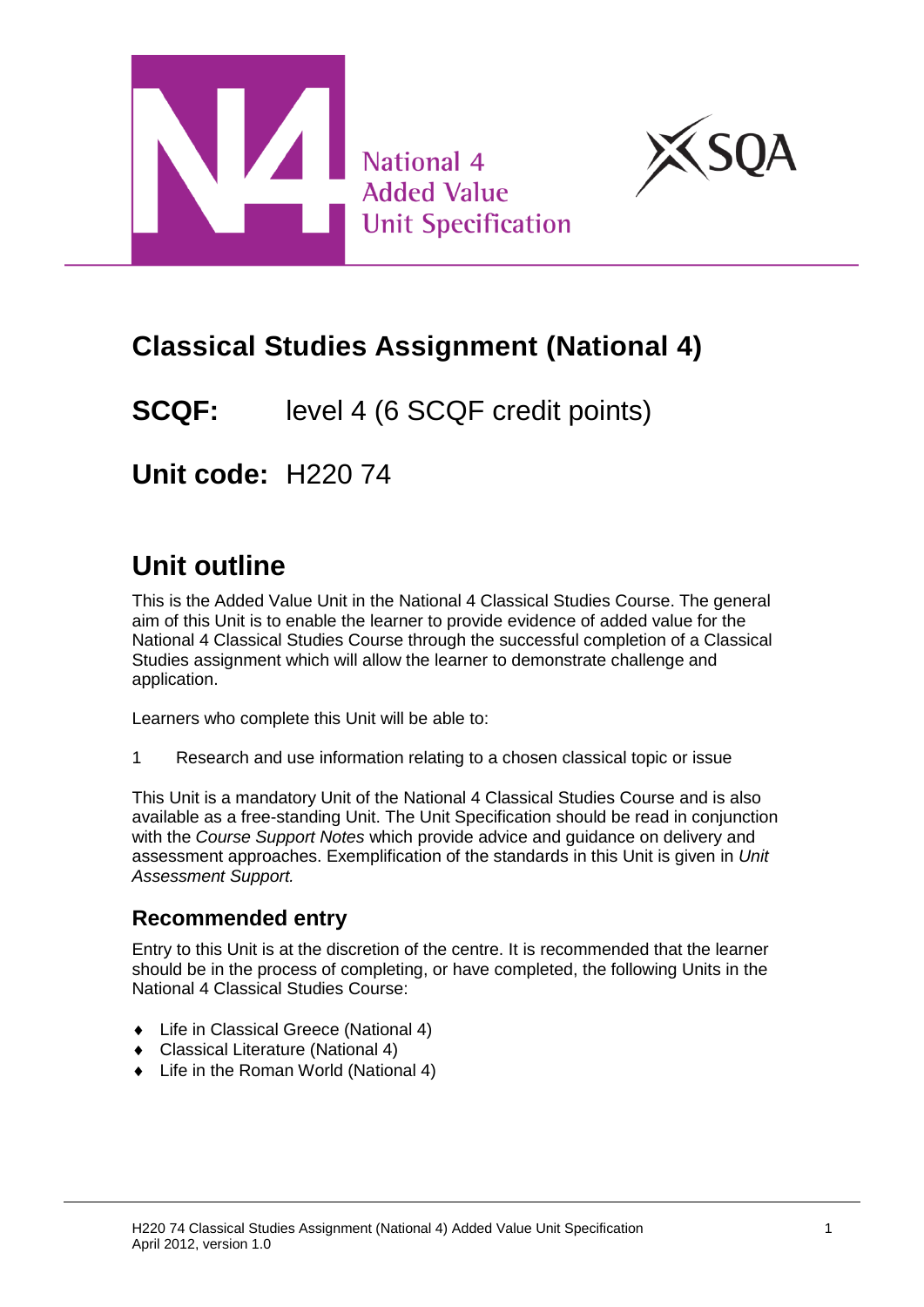## **Equality and inclusion**

This Unit Specification has been designed to ensure that there are no unnecessary barriers to learning or assessment. The individual needs of learners should be taken into account when planning learning experiences, selecting assessment methods or considering alternative evidence. For further information, please refer to the *Course Support Notes.*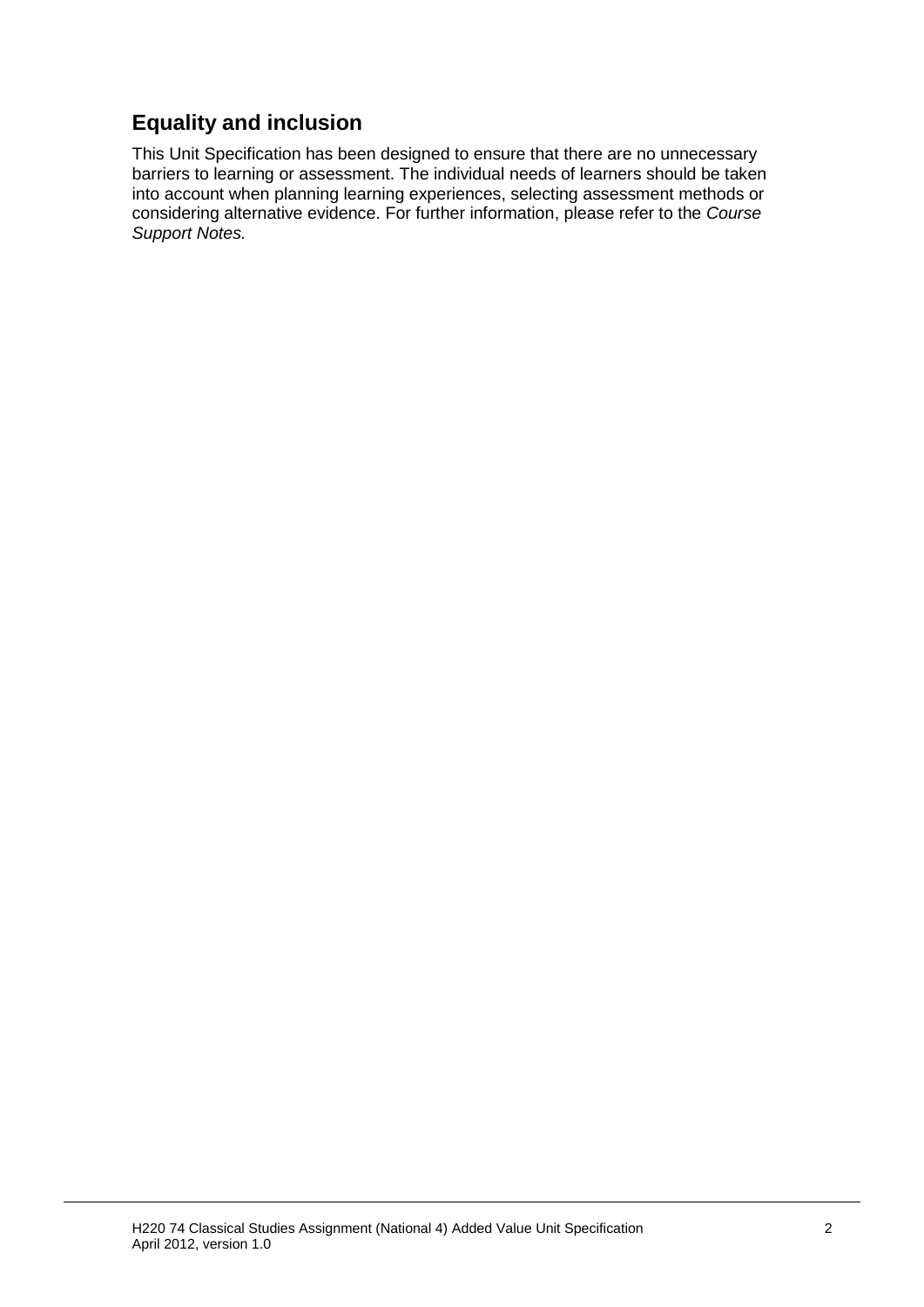# **Standards**

## **Outcomes and Assessment Standards**

### **Outcome 1**

The learner will:

#### **1 Research and use information relating to a classical studies topic or issue, by:**

- 1.1 Choosing, with support, an appropriate classical studies topic or issue for study
- 1.2 Collecting relevant evidence from at least two sources of information
- 1.3 Organising and using the evidence collected to address the topic or issue
- 1.4 Drawing on skills, knowledge and understanding to describe and briefly explain some key features of the topic or issue
- 1.5 Providing a straightforward comparison between at least one aspect of the classical and modern worlds
- 1.6 Presenting their findings in response to the chosen topic or issue

## **Evidence Requirements for the Unit**

This Unit will be assessed through controlled assessment which meets the Evidence Requirements below.

The assessment method for this Unit will be an assignment in which the learner will draw on and extend the knowledge and skills they have learned during the Course. Learners will research and present findings on an appropriate topic or issue. The assignment will be sufficiently open and flexible to allow for personalisation and choice.

The Classical Studies assignment is:

- set by centres within the SQA guidelines described below
- conducted under some supervision and control

Evidence will be internally marked by centre staff in line with SQA guidelines.

All assessment is subject to quality assurance by SQA.

#### **Setting the assessment**

The Classical Studies assignment will be set by centres:

All learners should be provided with a clear outline of the Outcome and Assessment Standards, including when and how they will be assessed.

Learners have flexibility in the form/method of presentation of assessment evidence.

#### **Conducting the assessment**

The Classical Studies assignment will be conducted under some supervision and control. While most work will be undertaken under supervision, opportunities may also be provided for learners to undertake independent learning.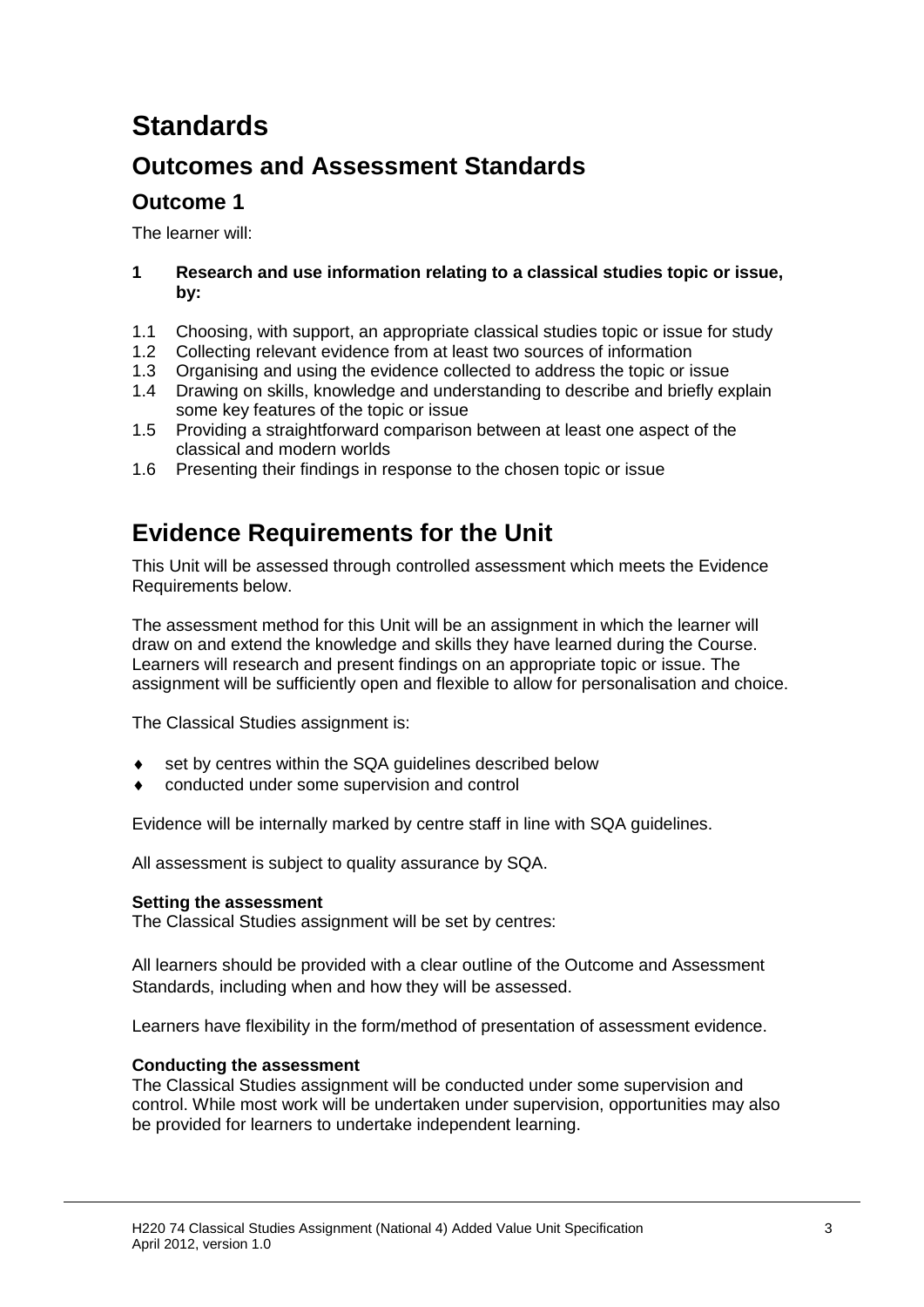The teacher/lecturer should support the learner by offering advice on an appropriate topic or issue. The learner will contribute to this by offering some ideas and/or suggestions. It would be reasonable for the topic/issue to be one where the teacher/lecturer has some expertise and has resources available to enable the learner to successfully meet the Assessment Standards. Teachers/lecturers can continue to offer advice and support to learners as they undertake the assignment. This may include providing questions/tasks/prompts which lead learners through the assignment in clear stages.

The assignment need not be seen as an end-of-Course activity. It can be prepared for, carried out and assessed at any point within the National 4 Classical Studies Course. The Classical Studies assignment is intended to provide challenge and opportunities to apply skills, knowledge and understanding. It also provides opportunities to generate the evidence required to meet the Assessment Standards.

Centres have flexibility in how they use the time for the assignment to best meet the needs of their learners. This time can also be used for activities which enrich the learner's experience, consolidate learning, allow achievement beyond the minimum requirements, and plan for next steps.

Learners can have access to all appropriate resources while undertaking the assignment. Teacher/lecturer guidance will be required to direct candidates to appropriate source materials. These can be primary and/or secondary. For some archaeological topics, photographs of remains and artefacts may be the main source material. For other topics: books, audio, video and online material may be suitable.

The teacher/lecturer should support the learner in comparing the classical and modern worlds. This could address the relevance of the topic/issue to the modern world or differences/similarities between the topic/issue in the classical and modern worlds.

Centres must ensure that appropriate arrangements are in place to authenticate learner's evidence.

#### **Judging the evidence**

Evidence will be internally marked and verified by centre staff in line with SQA guidelines.

All assessment is subject to quality assurance by SQA.

Learners can present their findings in a variety of ways such as a talk followed by questions, using digital media, a learning log or journal, a poster or a piece of writing.

However findings are presented, teachers/lecturers should ensure credit is given only to the skills, knowledge and understanding required within the Assessment Standards rather than other factors such as IT or communication skills.

Assessment evidence can be gathered in a holistic manner.

Evidence must be retained by centres for verification purposes.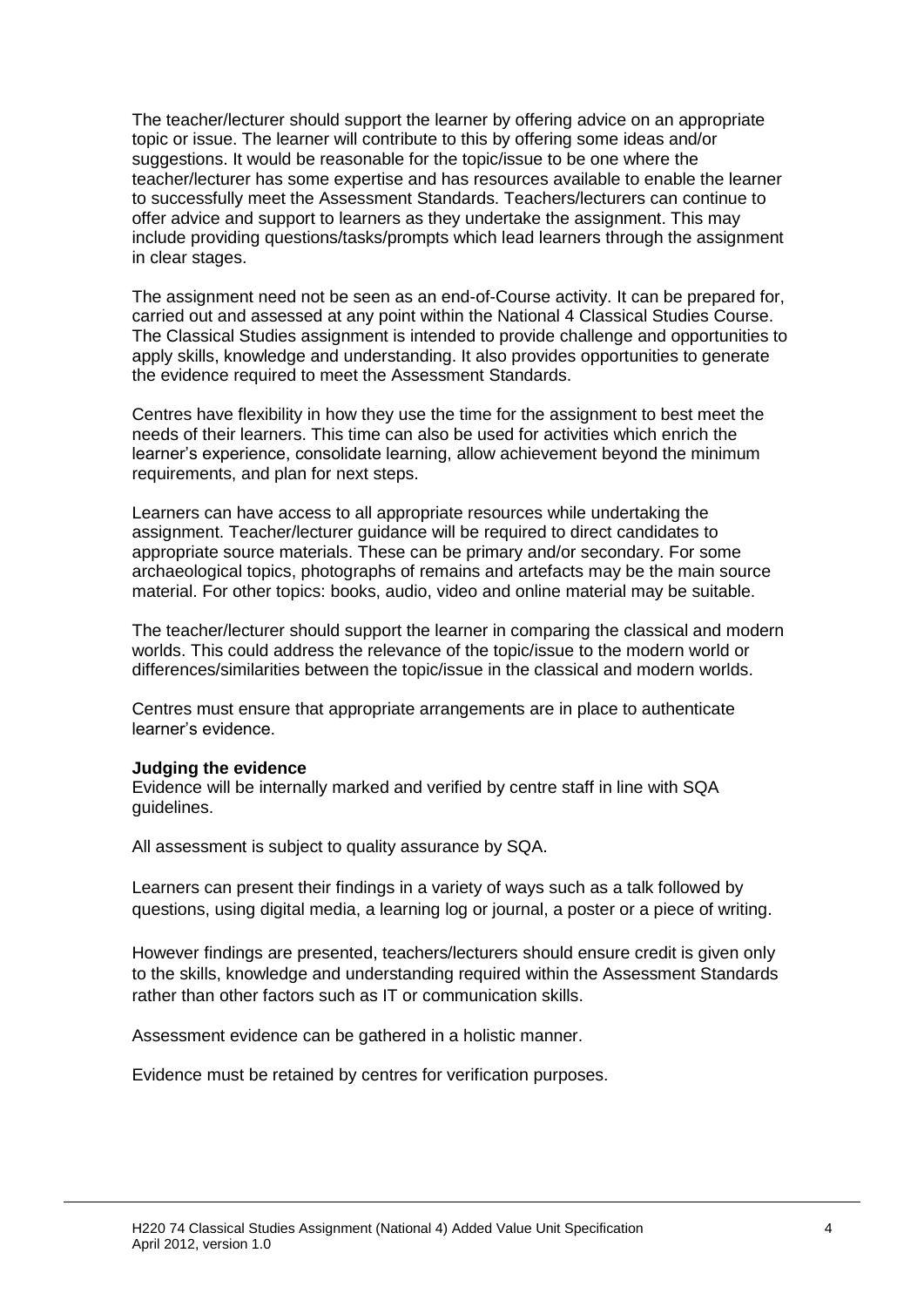#### **Re-assessment**

In relation to Unit assessment, SQA's guidance on re-assessment for Units applies.

Further information is provided in the exemplification of assessment in *Unit Assessment Support.* Advice and guidance on possible approaches to assessment is provided in the *Course Support Notes.*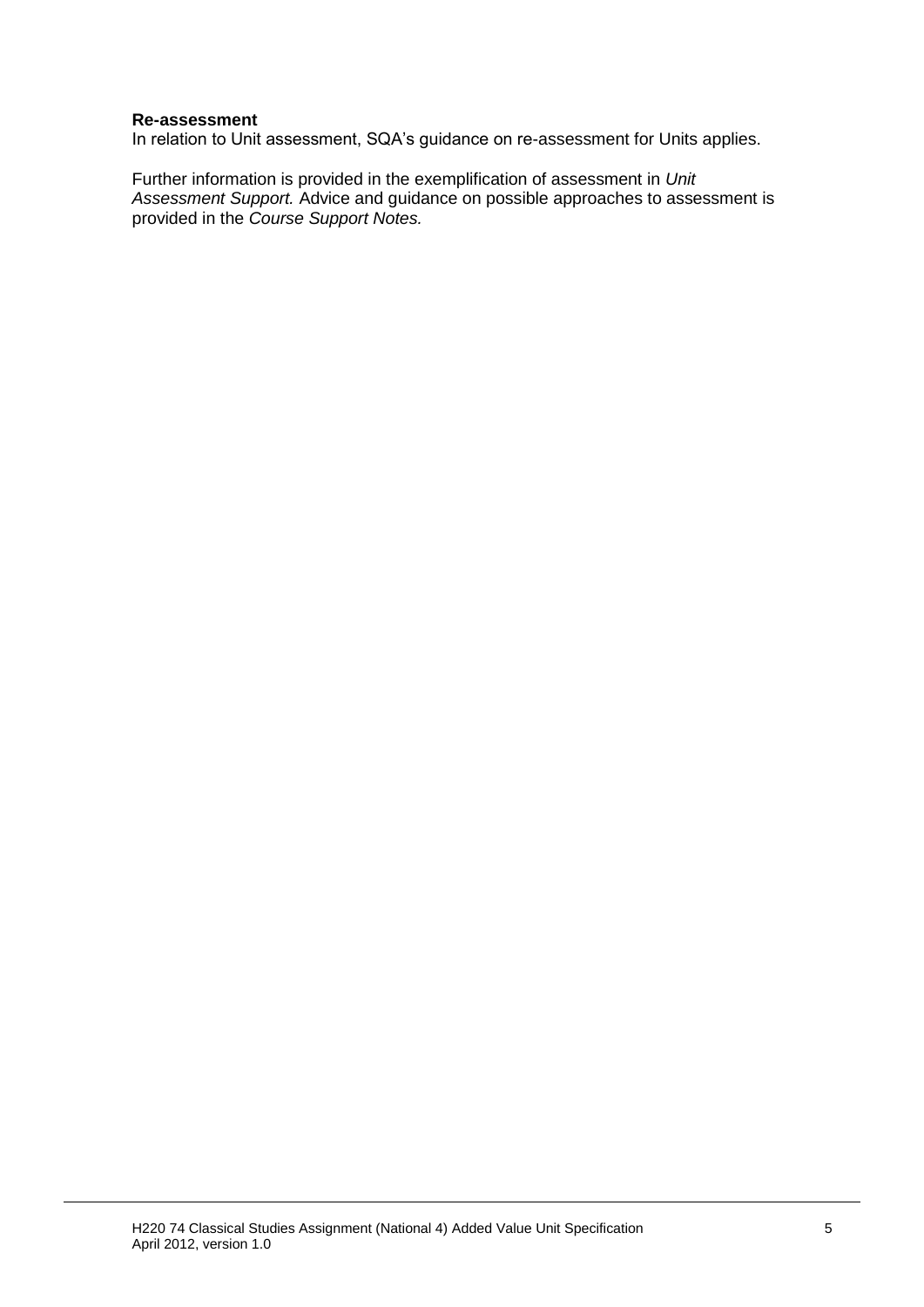# **Development of skills for learning, skills for life and skills for work**

Please refer to the *Course Specification* for information about skills for learning, skills for life and skills for work.

#### **Further mandatory information on Course coverage for the National 4 Classical Studies Course**

The following gives details of mandatory skills, knowledge and understanding for the National 4 Classical Studies Course. Assessment of this Added Value Unit will involve selecting appropriate skills, knowledge and understanding from those listed below, in line with the Evidence Requirements above. This list of skills, knowledge and understanding also provides the basis for the assessment of all the Units in the Course:

- researching and processing information and presenting findings on a classical studies topic or issue, demonstrating the ability to apply straightforward knowledge and understanding of the classical and modern worlds to draw comparisons between them
- understanding and commenting on the usefulness of sources of evidence
- using sources of evidence, including archaeological evidence, to compare the classical and modern worlds
- using classical literature to draw straightforward conclusions about universal ideas, themes or values
- straightforward factual knowledge and understanding of some aspects of the religious, political, social, moral or cultural values and practices of classical Greek and Roman societies
- straightforward factual knowledge and understanding of classical Greek or Roman literature, with reference to universal ideas, themes or values which link the classical and modern worlds